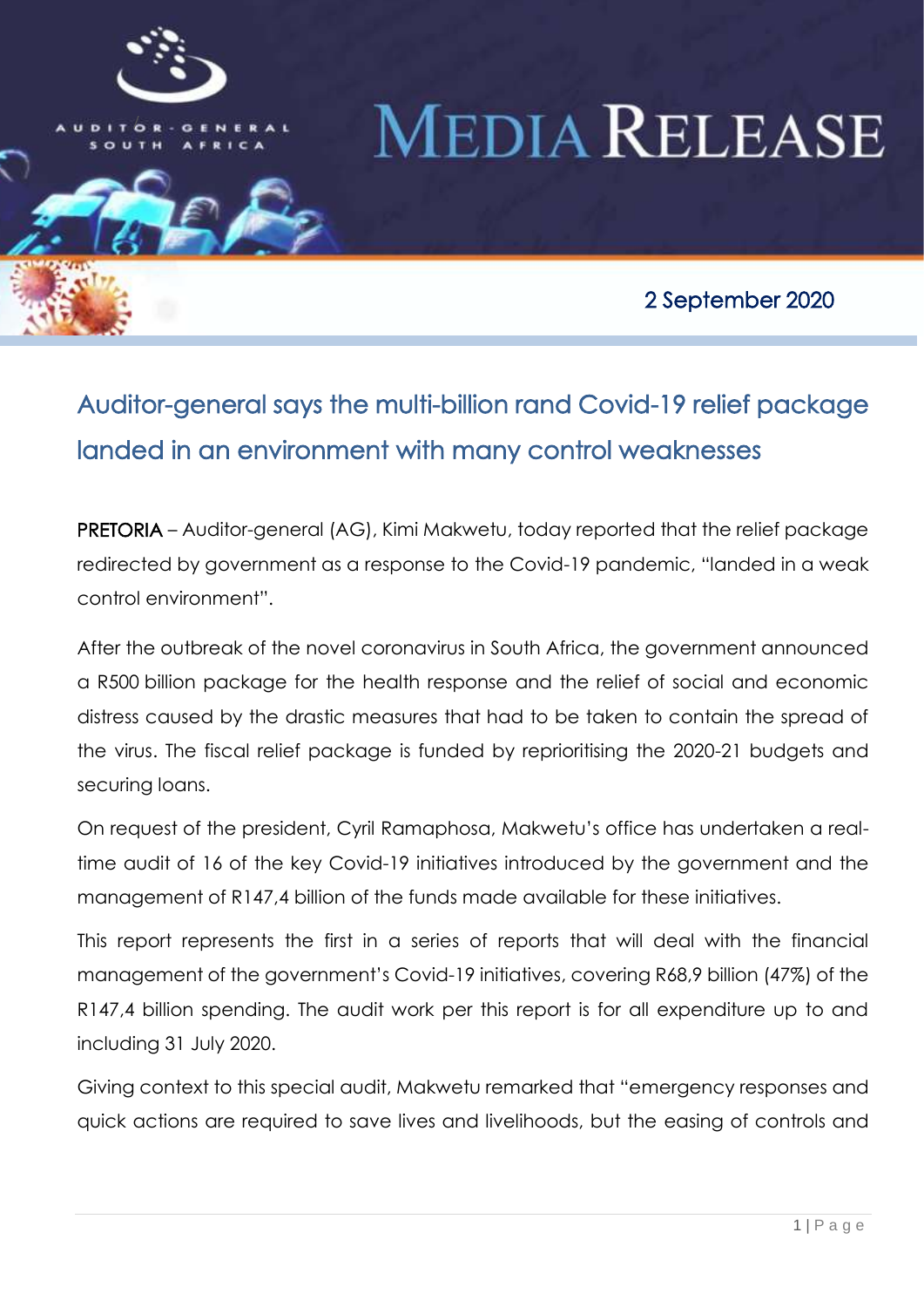the streamlining of processes and procedures to respond to the crisis, expose the government to the risks of the misuse or abuse of public resources.

We have been reporting on and warning about poor financial management controls, a disregard for supply chain management legislation, an inability to effectively manage projects and a lack of accountability in many of the government sectors that now need to lead or support the government's efforts," said the AG.

## Unique audit approach

Explaining the nature of this Covid-19 audit, he said it was unique in its approach compared to the regularity audits they conduct annually. His office started off by highlighting the importance of preventative controls to accounting officers and authorities to address the increased risks to and significant changes in their operations, as such controls are by their nature a deterrent to abuse.

"The Covid-19 audit is performed by multidisciplinary teams, made up of fraud, information technology and sector-specific experts, who support the financial auditors to dig deeper and provide relevant insights on auditees' risks and operations. We are auditing payments, procurement and delivery as they occur and are reporting any findings to the accounting officer or authority to enable them to deal with any shortcomings immediately and tighten the controls to prevent a recurrence," Makwetu elaborated.

Throughout the work done, audit teams found that the rapid implementation of the initiatives in already compromised control environments created significant risks that most auditees were not able to address. Processes, criteria, needs and controls were not well considered and in the haste of implementation, mistakes were made and opportunities created for abuse.

## A compromised control environment

The AG reports that the information technology systems used in government were not agile enough to respond to the changes required.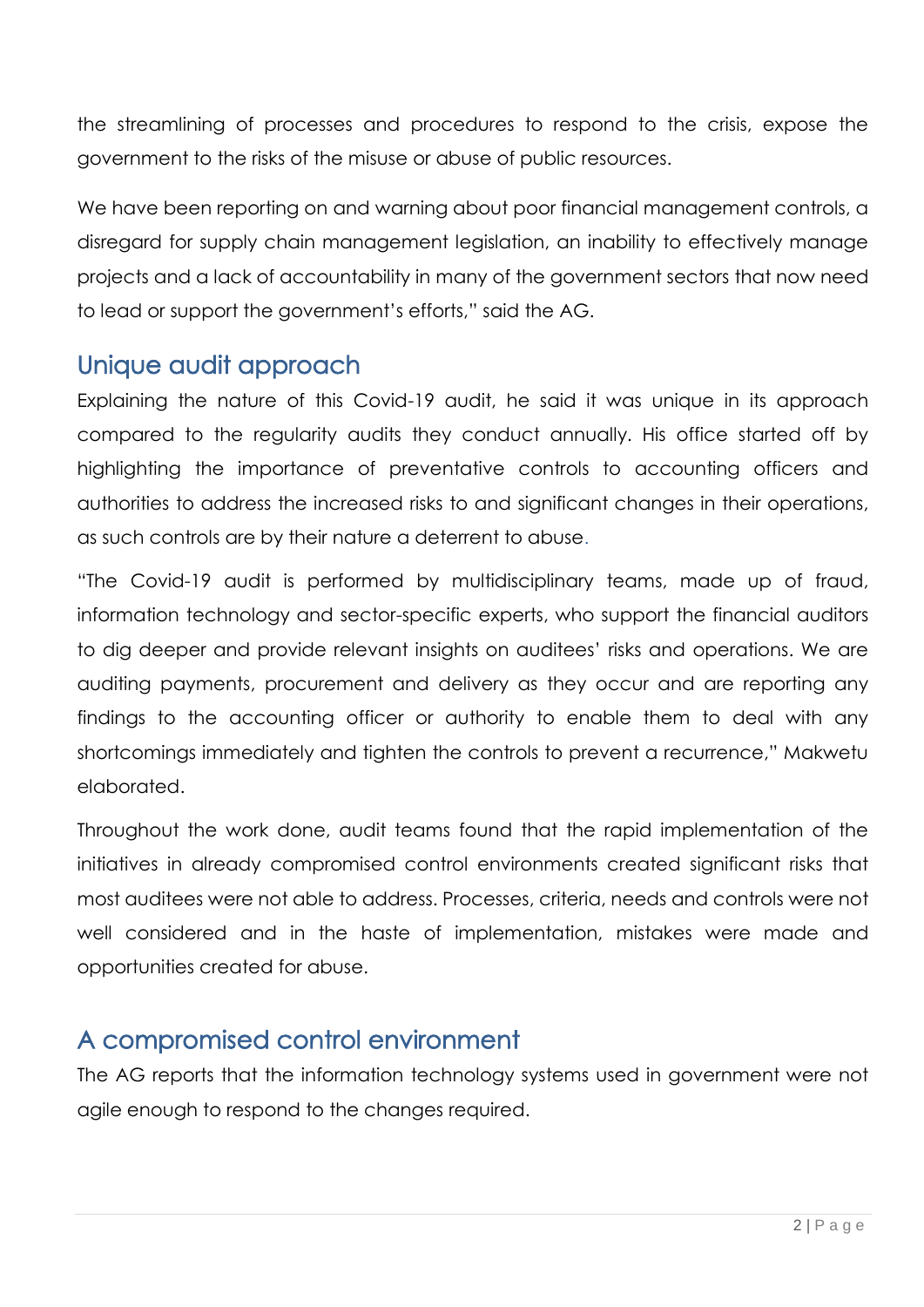"The lack of validation, integration and sharing of data across government platforms resulted in people – including government officials – receiving benefits and grants they were not entitled to. Some applicants could have been unfairly rejected as a result of outdated information on which assessment for eligibility was based.

The pre-existing deficiencies in the supply chain processes of government were amplified by the introduction of the emergency procurement processes allowed for personal protective equipment. Based on what was audited to date, there are clear signs of overpricing, unfair processes, potential fraud and supply chain management legislation being sidestepped. In addition, delays in the delivery of personal protective equipment and quality concerns could have been avoided through better planning and management of suppliers."

The AG notes that poor record keeping is a common feature across many of the initiatives, which means that auditees do not always have updated or reliable information on the goods and services delivered and the implementation of initiatives, which also made it difficult to completely audit these matters.

Some initiatives were slow to get off the ground, despite large amounts allocated to provide relief or fund important front-line work and projects. The pre-existing inability to coordinate and oversee efforts where multiple departments, agencies and spheres of government are involved, continue to plague these projects.

## Indicators of potential fraud

Says Makwetu: "We are concerned about the indicators of high risk of fraud and abuse we observed – not only in the areas that we were able to audit, but also where information for auditing was not forthcoming, which could be a deliberate tactic to frustrate our audit efforts. This report can serve as a guide for the agencies that have been tasked by the president to investigate allegations and indicators of abuse of the Covid-19 funds of the main areas of risk they can focus on.

The list of cases pointing to the high risk of fraud will be handed to the multi-agency fusion centre for their swift follow-up and action. It is possible that these can be dispensed with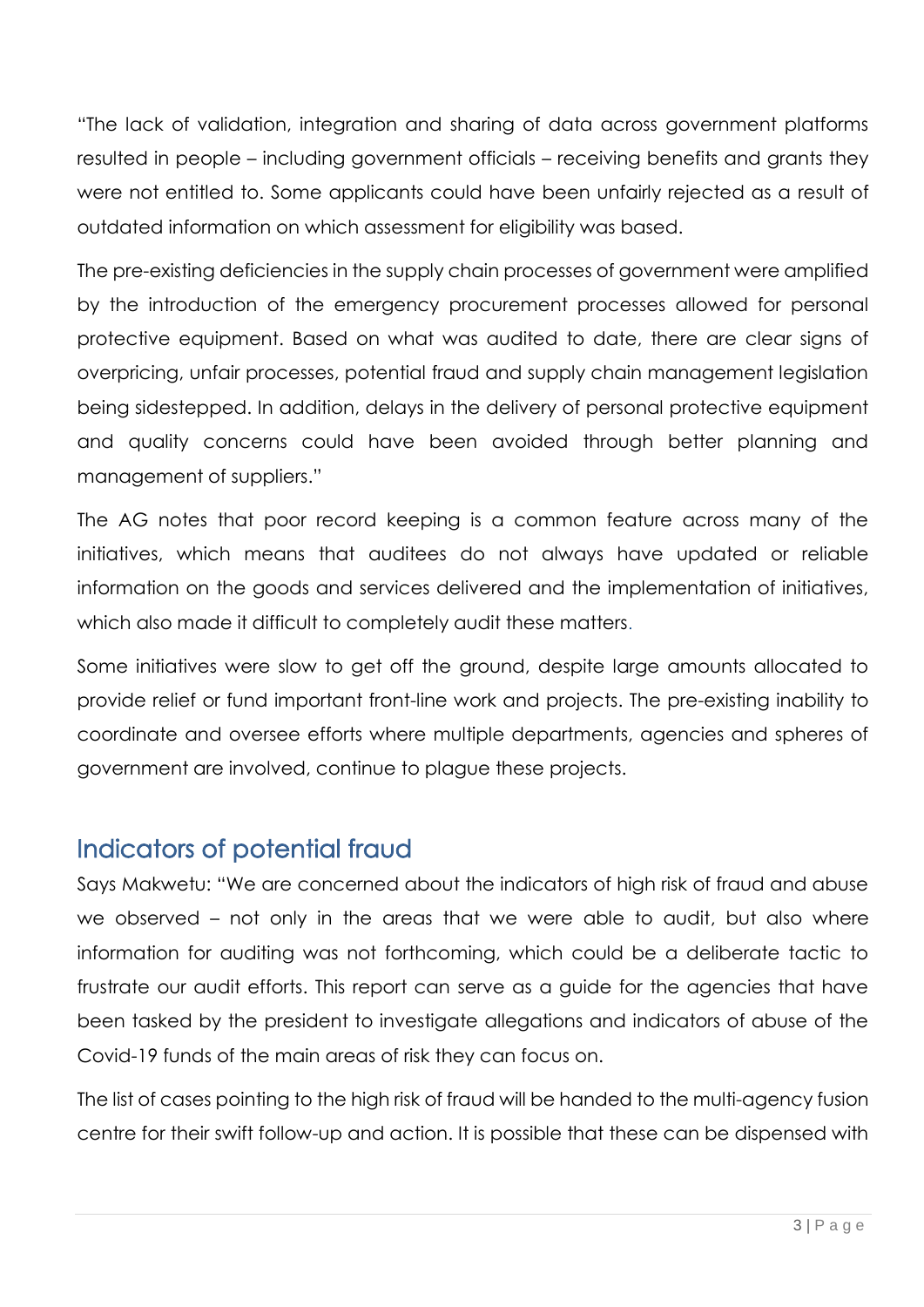swiftly, as the fusion centre has all that is required to finalise the matters we have identified.

## Outcomes of the audit process until the end of July 2020

The AG's report lists the following as some key observations and findings:

## A. Payment of temporary employee/employer relief (TERS) scheme benefits and social grants

The TERS benefit, the social distress grant and the top-up of existing social grants were introduced to provide economic relief to the vulnerable and assist employers to protect jobs. By 31 July, the Unemployment Insurance Fund (UIF) had paid just over R37 billion in TERS benefits and the South African Social Security Agency (Sassa) had paid R19,6 billion in social grants.

The information technology systems across government carry data on almost everyone in the country; for example, there is information on the Home Affairs databases on identity numbers and deceased people, the South African Revenue Service databases include information on the earnings of people, the details of grant recipients are on the social pension systems, and the salary systems of public sector entities carry information on government employees. But this rich data is not integrated, shared across government or effectively used by the UIF and Sassa (and similar entities) to check if people applying for benefits and grants qualify for these.

In addition, the UIF and Sassa had to make significant changes in their processes and systems within a very short period to enable these pay-outs, without ensuring that good preventative controls are in place.

All of this increased the risk of payments to beneficiaries that are not eligible, overpayments, underpayments, the invalid rejection of beneficiaries, fraud and doubledipping.

#### Key findings on the payment of TERS benefits are:

 A new system implemented for TERS incorrectly calculated the benefits for the first lockdown period (27 March to 30 April) by not taking into account the actual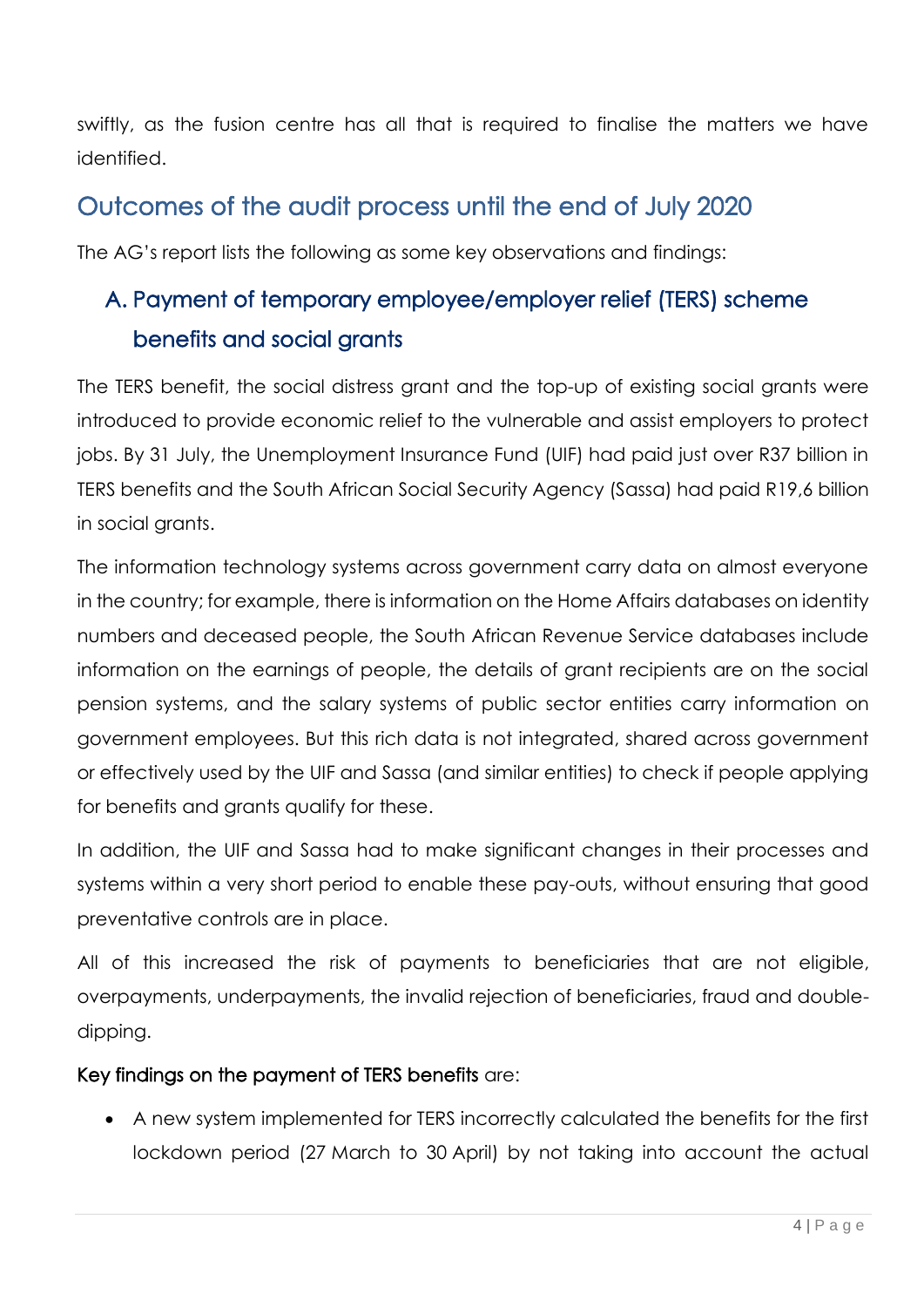period of inactivity and the portion of the salary paid by employers, resulting in significant overpayments.

- Through analysing the payment data and checking the beneficiary information against other government databases, a high number of payments were flagged that require investigation. Work is continuing to verify this. These include payments to people who are below the legal age of employment, deceased, working in government, receiving social grants or students funded by the national student financial aid scheme.
- Recalculations of claims and reconciliations with payment data identified overpayments, underpayments, duplicate payments and discrepancies such as approvals for payments made before the date of application.
- Poor input and validation controls on the new system and a manual claim submission process used in the first two weeks of implementation further heightened the risk of invalid or manipulated claim information.

The Unemployment Insurance Fund is implementing actions to address what we have reported. We further selected payments to employers and bargaining councils to verify that the eligible beneficiaries were paid. The observations in this regard will be included in the next report.

#### Key findings on the payment of social grants are:

- There is a risk that the R350 social relief grant is being paid to people who are not in distress. The application process includes very limited verification to determine if the applicant is receiving other income and provides opportunities for people such as students or scholars older than 18 to also get access to the grant.
- Sassa used some government databases to check if applicants have alternate sources of income which would disqualify them for the social relief grant. The databases they have access to are not sufficient, as our data analytics still flagged payments to over 30 000 beneficiaries that required further investigation. These include payments to beneficiaries employed in government or that received other sources of income such as other social grants, government pension, UIF payments and benefits from other relief funds. The databases that Sassa used are also outdated and could have led to the rejection of applicants that should have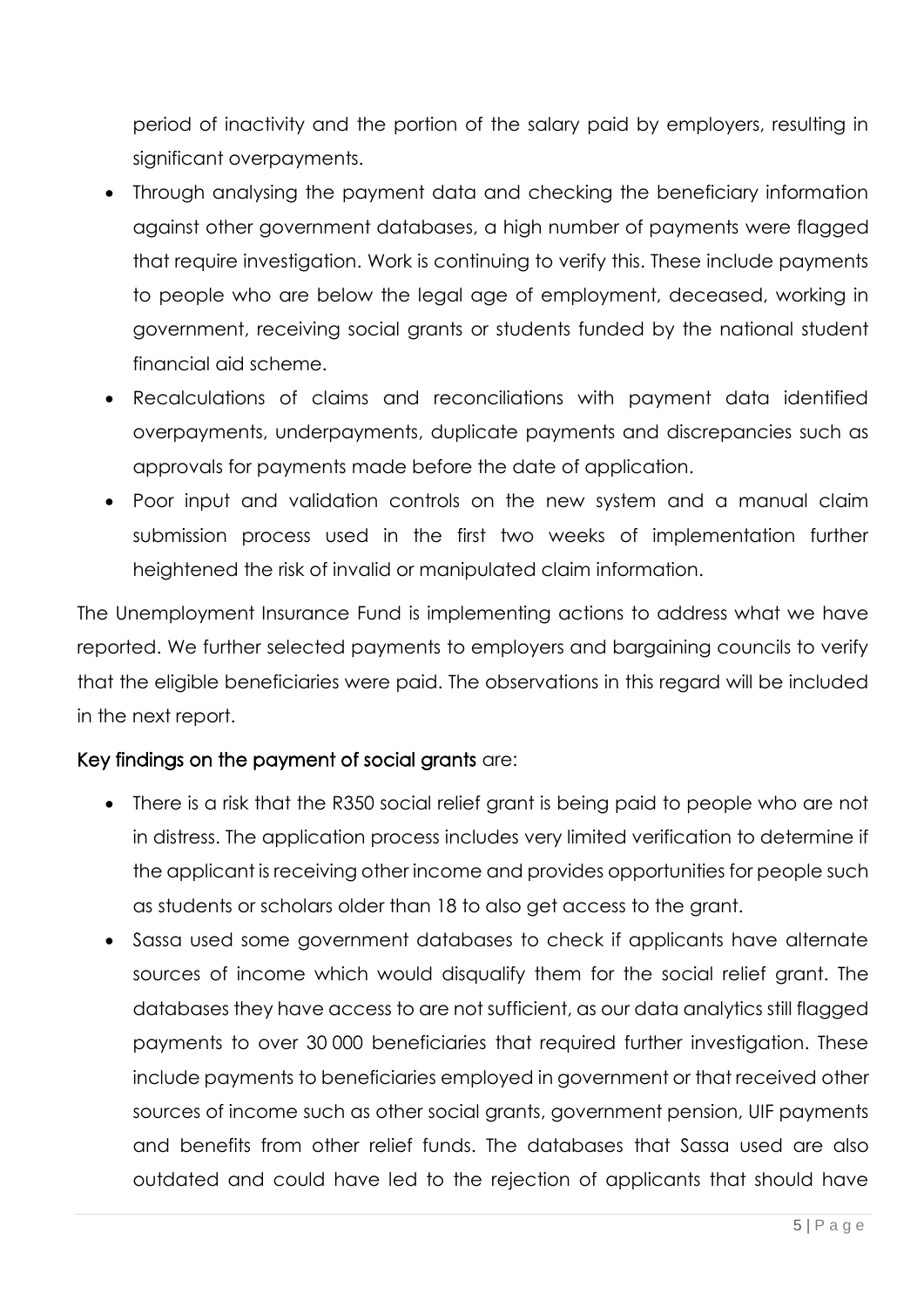received the grant. The audit of the validity of the rejections will be dealt with in the next report.

 Changes to the information technology system to enable the payment of the topup grants could not be completed in time for the May grant payment and a manual workaround was used with little controls to prevent mistakes. This resulted in duplicate payments and some beneficiaries not receiving their grants – these issues were subsequently corrected.

## B. Relief of economic and social distress

Government identified various initiatives in addition to the TERS benefits and social grants to ease the hardship experienced by individuals, households and businesses. A number of key initiatives was selected as the focus of the audit – most of the audit work is in an early stage and will be reported on more comprehensively in upcoming reports. Some of our key observations at this stage are:

#### Support to small business

The Department of Small Business Development aims to implement 10 initiatives to the value of R1,8 billion to support small, micro and medium enterprises to remain in business during the pandemic.

The focus of the audit was first on the debt relief finance scheme and the spaza shop support scheme as these initiatives have progressed quite well. The debt relief finance scheme provides access to low-interest loans for small, micro and medium enterprises and will end in September. In total, R145 million had been disbursed up to 15 July and no concerns have been identified at this stage of the audit.

The uptake on the spaza shop support scheme has been below the department's expectations – only 1 697 owners had received the grant (in total R5,9 million) by 30 June, against a budget of R175 million. A control weakness in the approval process was identified, which the department is attending to.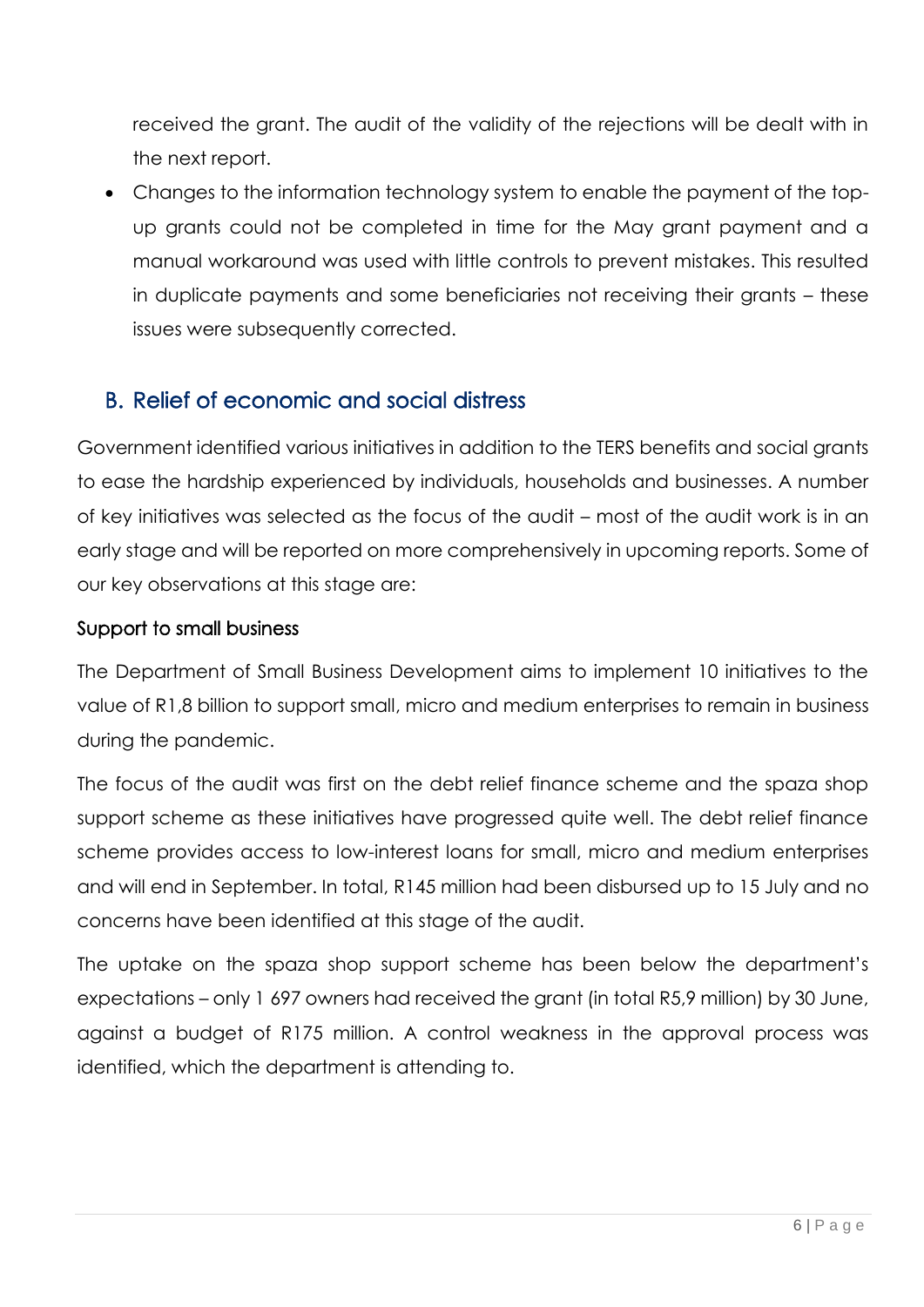#### Farmers relief

The Department of Agriculture, Land Reform and Rural Development implemented a relief scheme for financially distressed small-scale farmers in the form of vouchers for production input. By 22 July, 14 589 applications for vouchers had been approved with a value of R517 million and 13 662 had already been distributed.

The audit identified inadequate record keeping and reconciliations of vouchers approved, distributed and redeemed, which increases the risk of unreliable reporting by the department and undetected fraud or error. Concerns were raised with the department on the inadequate and unfair process followed to select the suppliers utilised for the redemption of vouchers and beneficiaries who might not be eligible for the vouchers. The department is investigating these concerns.

#### Tourism relief fund

A tourism relief fund of R200 million was made available by the Department of Tourism to support qualifying small, micro and medium enterprises in the tourism and hospitality sector. In total, 4 000 applications had been approved to each receive a R50 000 relief payment.

By 31 July, 3 994 applicants had been paid. So far, the audit focused on the identification of risks and controls in the application process. The audit teams reported to the accounting officer the risks created by amendments made to the original process and criteria as well as inadequate review and segregation of duties. The accounting officer was comfortable that the risks identified have been sufficiently mitigated.

#### Sports, Arts and Culture relief fund

The Department of Sports, Arts and Culture established a R235 million relief fund to assist artists, athletes and technical personnel affected by cancellations of sport and art events and to fund digital solutions.

The progress of distributing the funds has been slow with large numbers of the applications rejected originally and now being re-evaluated. By 3 July, only R39 million was paid out. The audit to date focused on the overall controls in place. The audit identified that the original criteria used to evaluate applications were not specific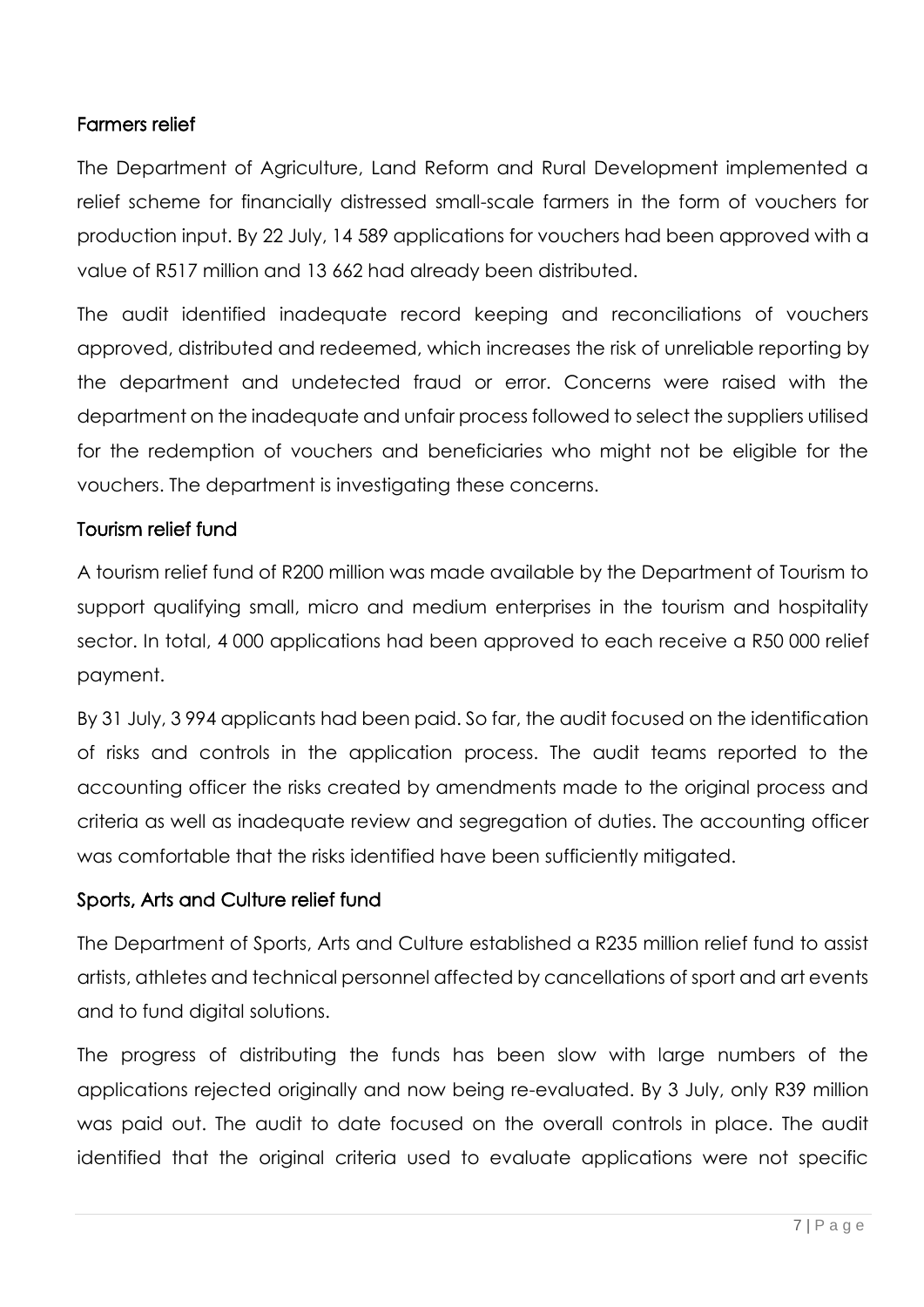enough to prevent double-dipping and subsequent amendments thereto could result in an unfair process.

#### Loans through the Industrial Development Corporation

The Industrial Development Corporation ring-fenced R2,5 billion in funds to provide as loans to their clients and other businesses operating in sectors within its mandate. The audit team determined that specific criteria for the provision of the loans were established and sufficient preventative controls were in place. By 15 July, no loans in respect of debt relief had been approved yet as the businesses did not comply with the qualifying criteria.

#### Food parcels distributed by Sassa

Before the R350 social relief grant was activated, Sassa used part of its budget to purchase and distribute food parcels to people in need. By 11 May, when this initiative ended, 146 936 food parcels had been distributed. The audit team determined that the distribution process could have been significantly cheaper had Sassa used the existing non-profit organisations utilised by the Department of Social Development instead of appointing service providers.

The controls over the distribution of the food parcels were also not always effective, which increased the time from application to distribution, incidents of damaged and poorly packaged food parcels, and beneficiaries receiving more food parcels than they were entitled to.

Only the food parcels distributed by Sassa were audited and not those distributed by other organisations.

#### Compensation for occupationally incurred Covid-19

People contracting Covid-19 in the workplace can claim compensation from the Compensation Fund. The fund operates in a compromised internal control environment and is busy implementing a new system, which led the audit team to pay attention to the ability of the fund to effectively deal with the expected increase in Covid-19-related claims. Control weaknesses in the new system were identified as well as in the receipt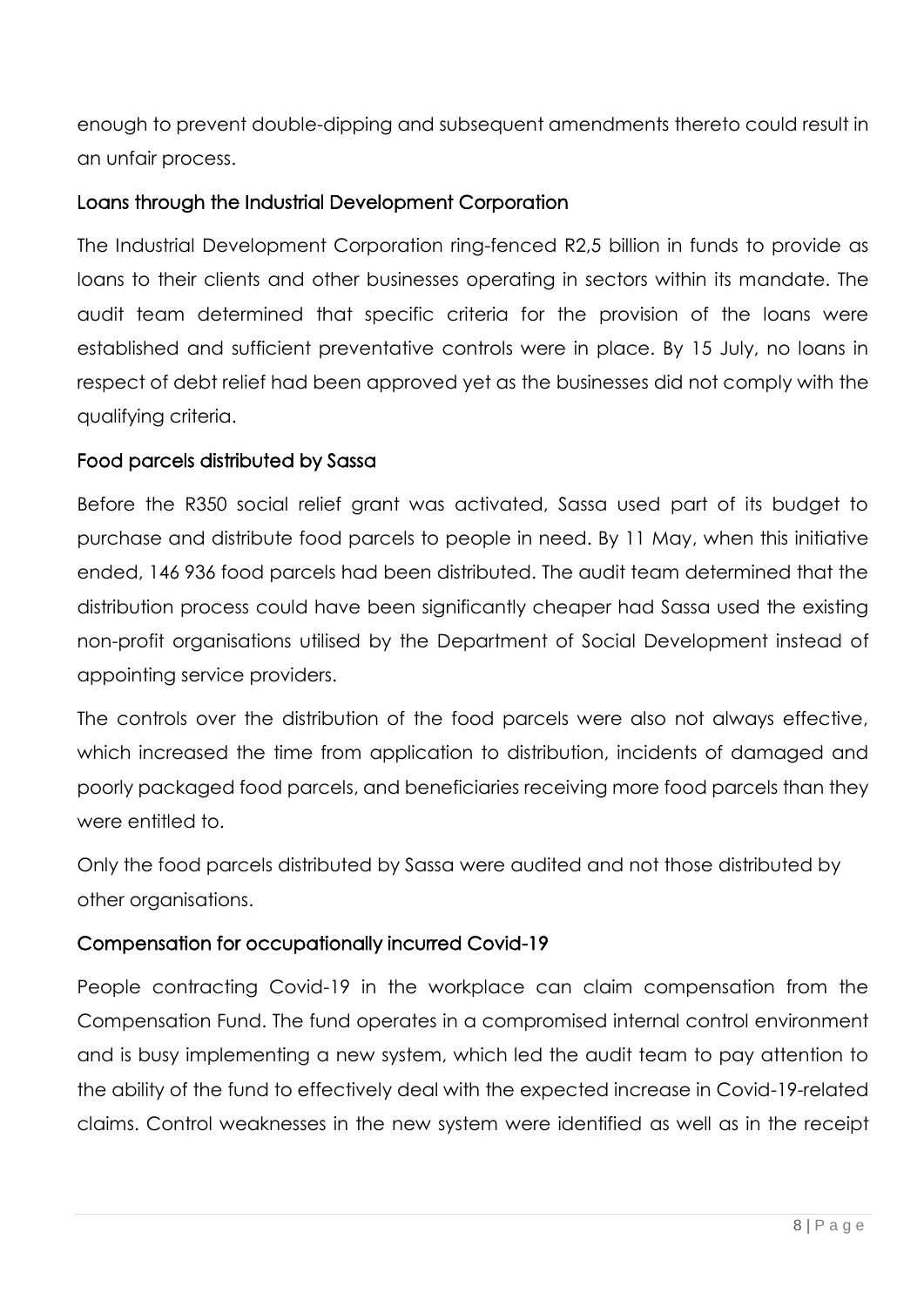and adjudication of claims. The accounting officer should pay closer attention to these weaknesses and prioritise strong preventative controls.

### C. Procurement of personal protective equipment (PPE)

So far, the audit of PPE procurement focused on the health and education sectors; in particular, on the processes undertaken to identify the need for PPE, the procurement process, payments made and PPE delivered.

The audit is in different stages of completion – in some provinces, a lot of the procurement was audited while in others, audit work must still begin. The audit teams were not able to consistently obtain all the information needed for auditing PPE and the audit has been plagued by delays. Nonetheless, a worrying picture is emerging – thus far the key findings on PPE are:

#### There are delays in the delivery of PPE

• In the education sector, this was one of the main factors contributing to the delay in the opening of schools. In determining the need for PPE at schools, some provinces used unreliable methods for determining the number of employees and learners at schools and not the management information systems of Education available to them.

The needs analyses did not always consider that support staff in schools (such as cleaners and administrative personnel) also require PPE, and some schools did not receive sufficient masks and face shields for learners and teachers. Most of the affected schools had to use their own funds to purchase PPE to address the shortages, leaving the schools that are in financial difficulty in a vulnerable position.

 The purchasing of large volumes of PPE for the health sector already started in March, but some health facilities experienced shortages of certain PPE items during the pandemic. This is mainly due to significant delays in delivery by suppliers.

Further work will be done to determine whether the reasons for the delays extend beyond low availability of certain PPE items in the market.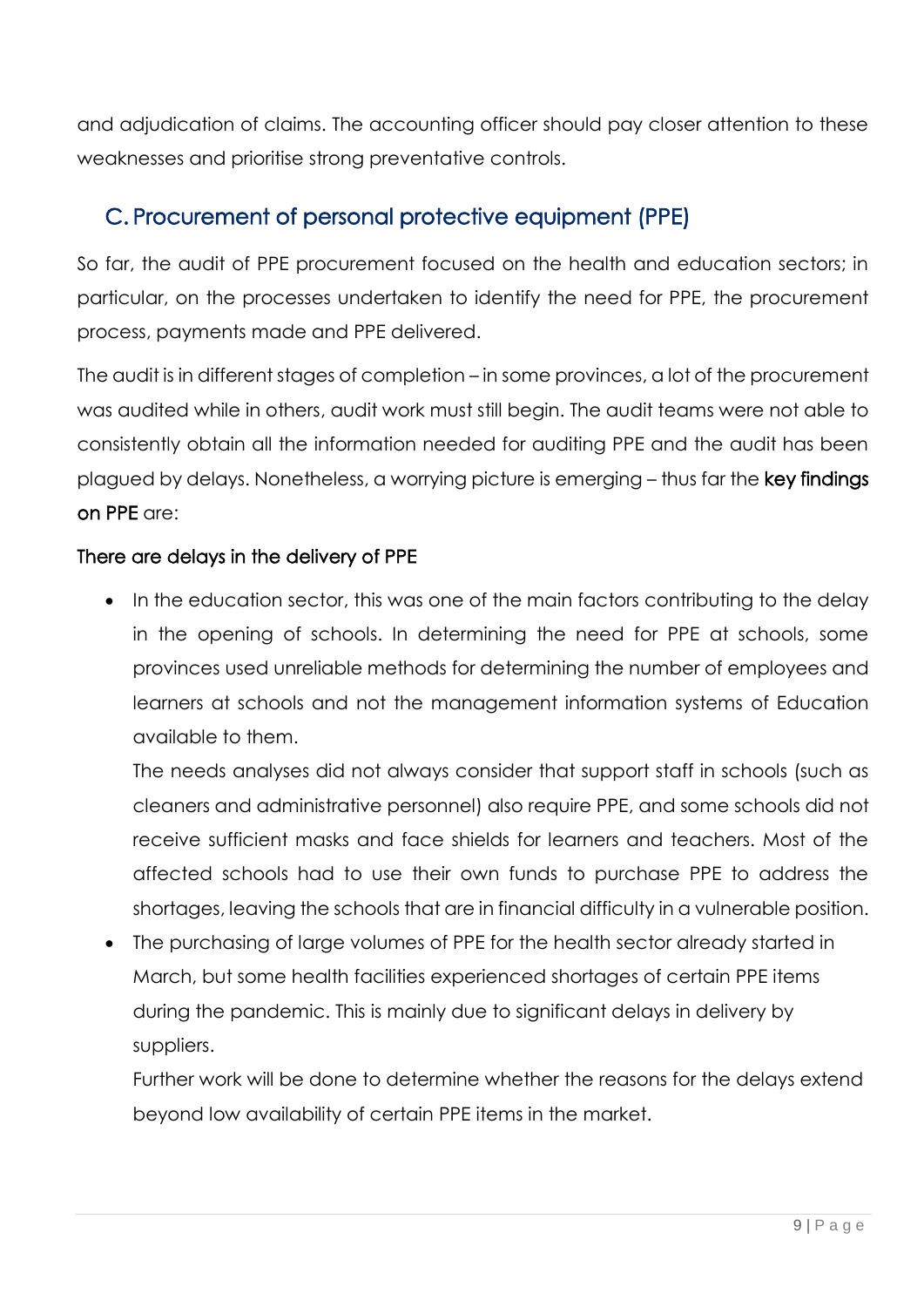#### PPE are not always procured at market-related prices

- The National Treasury determined the specifications and market-related prices for PPE items. Through instruction notes, the National Treasury made it a requirement for public sector institutions to purchase the specified PPE at these prices or less and provided for approval processes if there is no choice but to procure at a higher price.
- Contrary to these instructions, our analyses of orders placed by health departments identified that some items were priced at more than double and even five times the prescribed price. Similar instances were identified in the procurement of PPE in the education sector where the national and provincial departments are not procuring PPE at market-related prices.

#### There are deficiencies and non-compliance in PPE procurement processes

Although emergency procurement processes were allowed for procuring PPE, it does not mean that all supply chain management requirements as defined in legislation were relaxed. Teams are still busy auditing the procurement processes, but are identifying matters such as suppliers not having valid tax clearance certificates, quotation and competitive bidding processes not being correctly applied, inadequate or inaccurate specifications and evaluation criteria and the incorrect application thereof, conflicts of interest, and the awarding of a contract in the health sector to a supplier with no previous history of supplying or delivering PPE.

## There are insufficient controls to ensure the receipt and payment of PPE at the levels of quality and price ordered

 The problem with the quality of PPE purchased is most evident in a few schools that were visited where the masks provided were not to specifications and were often one-size-fits-all (whether for a child or an adult). Instances were also found where specified PPE items ordered by a health department were substituted by the supplier with items of a lower specification, which the department accepted and even paid for at the higher price of the originally ordered item. In addition, poor controls were evident in auditees that received and paid for goods that were not ordered.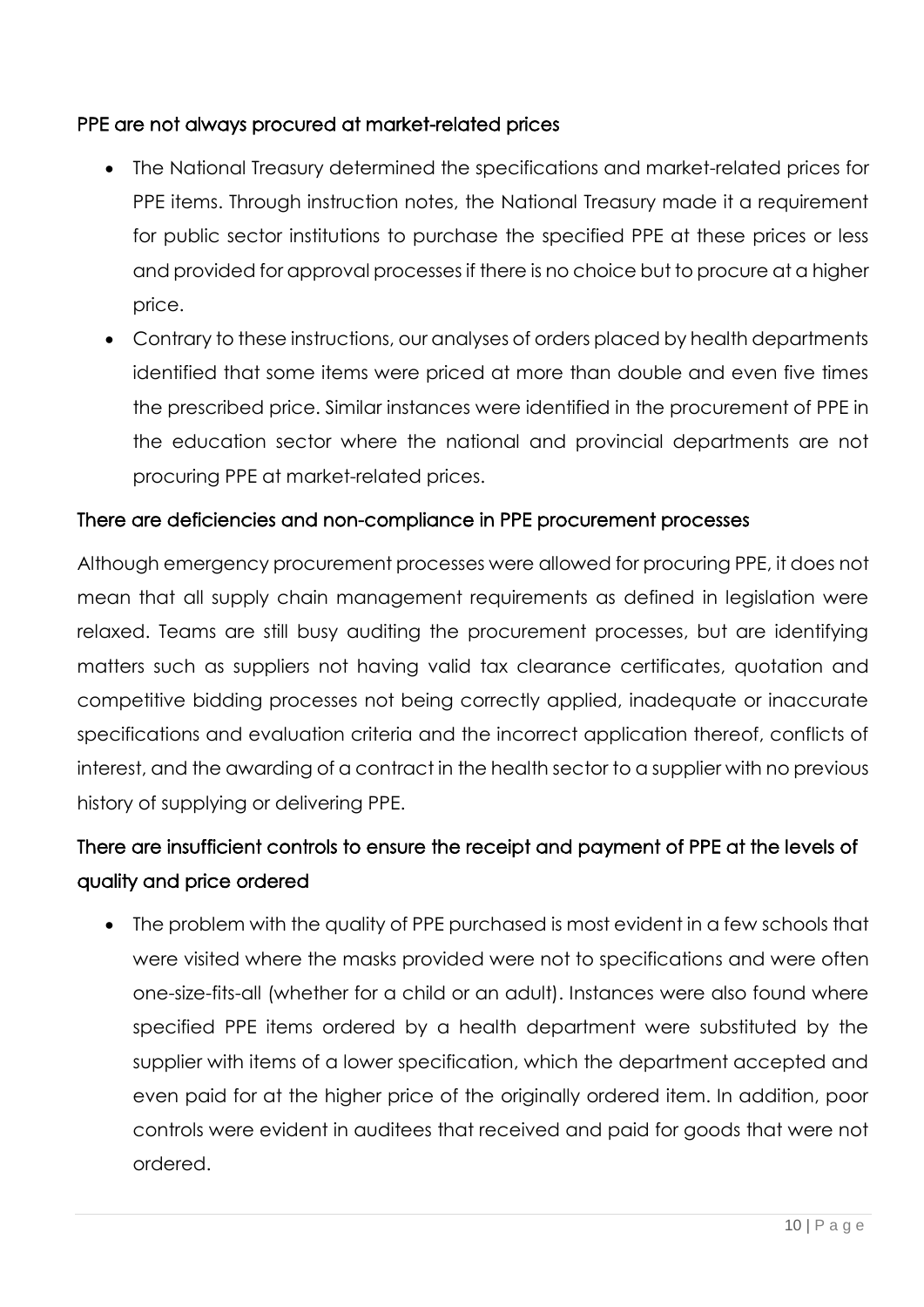The procurement of PPE remains a key focus of the audit and most of the outstanding audit work should be completed within the next two months, which will provide a more comprehensive picture in the next report. There are clear indicators of fraudulent activities in the procurement processes, which will be further investigated and shared with the newly established fusion centre and other investigating agencies.

## D. Emergency supply of water

The washing of hands is a crucial component of protection against the virus, but there are communities and schools that do not have easy access to water. The Department of Water Affairs and Sanitation and the Department of Education identified the need for emergency water supplies to communities where there is no or an unreliable water supply and to schools without water and sanitation facilities.

The departments provided the funding and determined where emergency water is required. Rand Water was appointed as an implementing agent to procure water tanks and tankering services.

The water supply initiative is behind schedule – the planned installation date for tanks across 3 401 informal settlements was the first week of May, but by 31 July, only 69% were reported to have been installed. The Department of Education only transferred the first funds to Rand Water by 26 May, which delayed the start of the emergency response. The delayed start and pressure due the reopening of schools resulted in corners being cut in the installation of water tanks and the design specifications for foundations and hydraulics not always being followed.

The audit of the needs analysis, procurement and distribution processes is still in its early stages but shows the following key findings on the emergency water supply to communities at this time:

 The Department of Water Affairs and Sanitation could not provide a reliable listing of all water tanks delivered and their location, which makes it difficult for us to audit whether the water tanks paid for have been received. It also calls into question the effectiveness of the controls implemented by the department and the reliability of the reporting on the implementation of the initiative.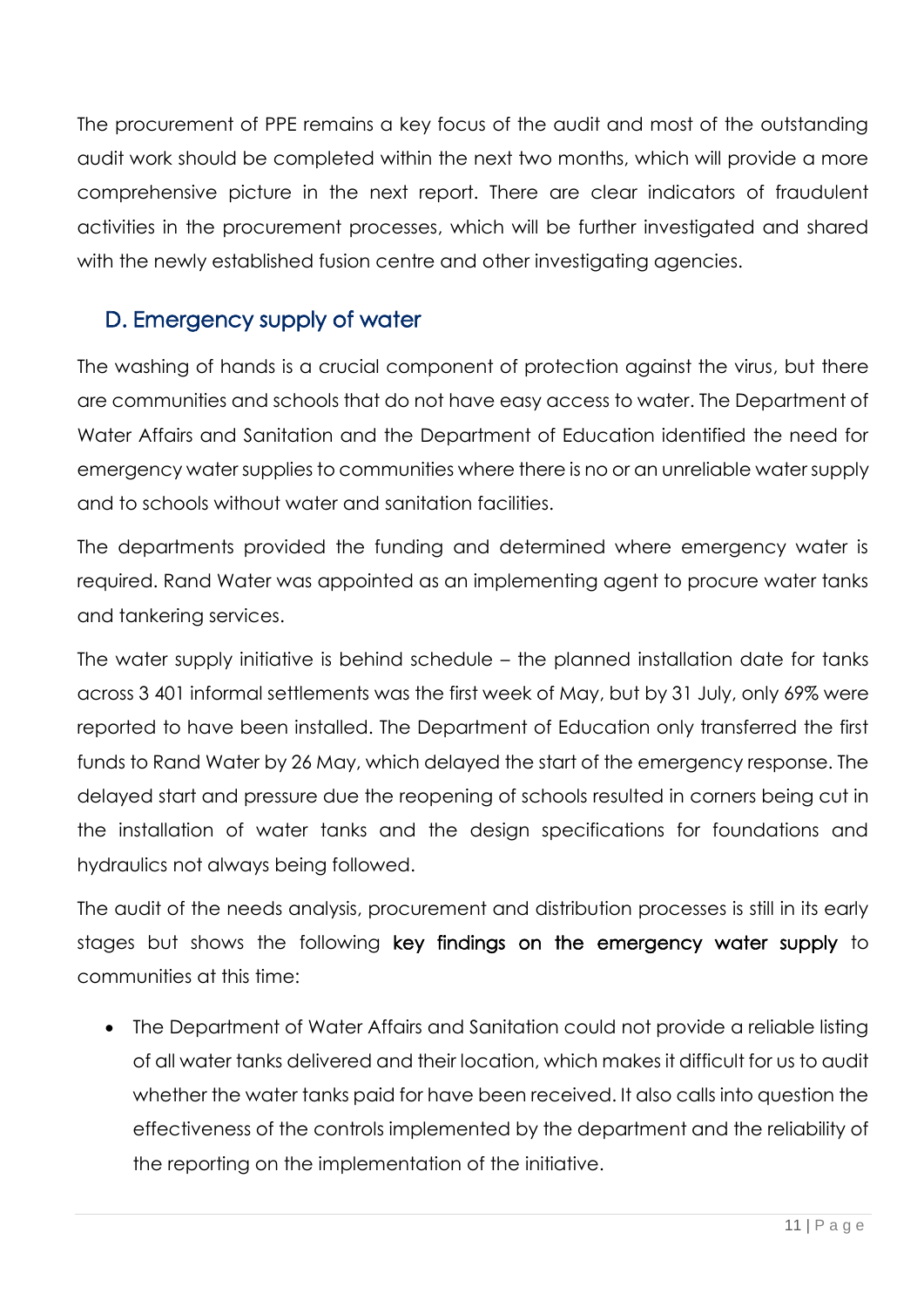• In some instances, Rand Water did not comply with the required procurement processes to appoint suppliers for water tanks and tankering services.

#### E. Frontline services and health response to Covid-19

The audit of selected frontline and health response initiatives, in addition to PPE procurement and water supply, is in an early stage and will be reported on more comprehensively in upcoming reports. Some of the key observations at this stage are:

#### **Ventilators**

The R410 million pledged by the Unites States government for South Africa's health response has not yet been received and of the 1 000 ventilators pledged, only 150 had been received by 6 July. The availability of ventilators in the market remains a problem – 1 144 ventilators were ordered for the health sector and by 31 July only 58 could be delivered.

#### Quarantine sites

In planning the health response, it was expected that a high number of people would require facilities for quarantine and self-isolation. In total, 6 123 quarantine sites were initially targeted but by 31 July, only 510 sites had been identified by the Department of Public Works and only 192 had been activated for use by the Department of Health. The slow progress is partly as a result of poor coordination between the two departments, which also resulted in accountability for the sites being unclear and our audit efforts being hampered.

The audit identified control weaknesses, overpayments, money spent on sites not yet activated (approved) by the Department of Health, and state-owned properties upgraded for use as quarantine sites not being utilised. It is unlikely that government will pursue the original target for quarantine sites as the demand for such facilities has been relatively low.

#### Field hospitals

In total, R4,8 billion was made available for field hospitals. For this purpose, 66 projects were identified across the country – the money would be used either to upgrade current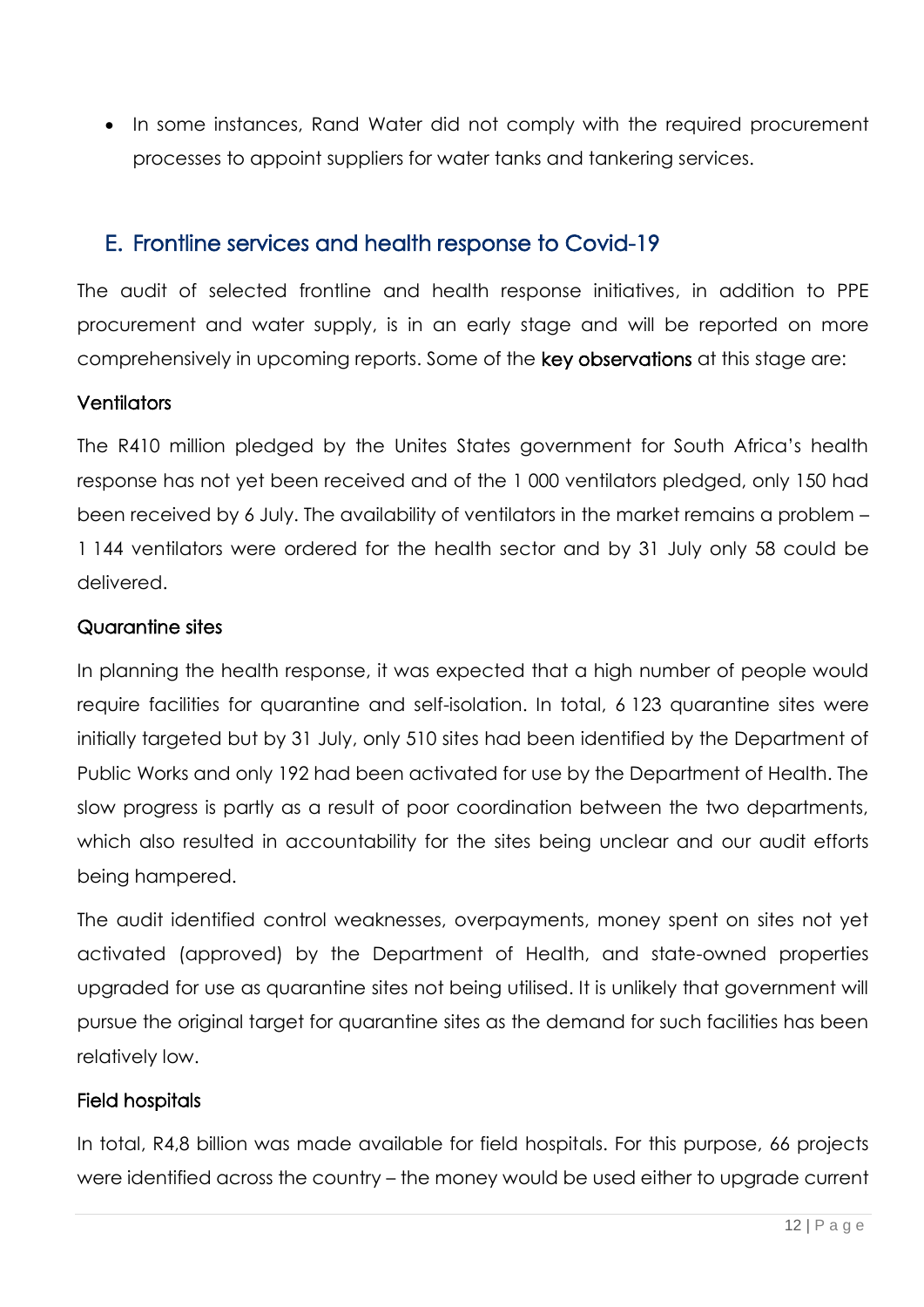hospitals or build/use temporary structures to increase hospital beds. By 30 June, only 18 of these projects had been completed.

The audit of the procurement processes for appointing contractors only recently commenced as a result of delays in providing us with the information and documentation requested, but the audit teams have already identified non-compliance with legislation in the processes followed. This is another area in which there is a need for closer cooperation between the health and public works departments to monitor the demand for additional beds and the implementation of the initiative.

#### Temporary residential units

A resettlement programme for informal settlements was initiated in response to the increased risk of contracting Covid-19 in overcrowded and dense settlements. This would be done by fast-tracking the move of residents to already completed permanent structures and to temporary residential units.

The audit focuses on 31 571 temporary residential units planned for completion through 95 projects across the country. The progress with these projects has been slow and concerns were raised about inadequate coordination across the human settlements sector. In this early stage of the audit, the audit teams are observing discrepancies in pricing and the allocation of units to beneficiaries, which we will pursue further as the audit continues.

#### Expanded public work programme

The expanded public works programme (EPWP) was mobilised to provide frontline services and, at the same time, much-needed job opportunities. The Department of Public Works was tasked with urgently sourcing 25 000 additional workers to assist the Department of Health with screening, testing and educational campaigns – funding of R771 million was allocated for this purpose.

By 30 June, only 8 229 workers had been recruited and R26 million spent on management and administrative expenses and PPE for participants. No payments had yet been made to workers as the start of the programme was delayed. The Independent Development Trust is the implementing agent for the EPWP and also for this initiative. The same poor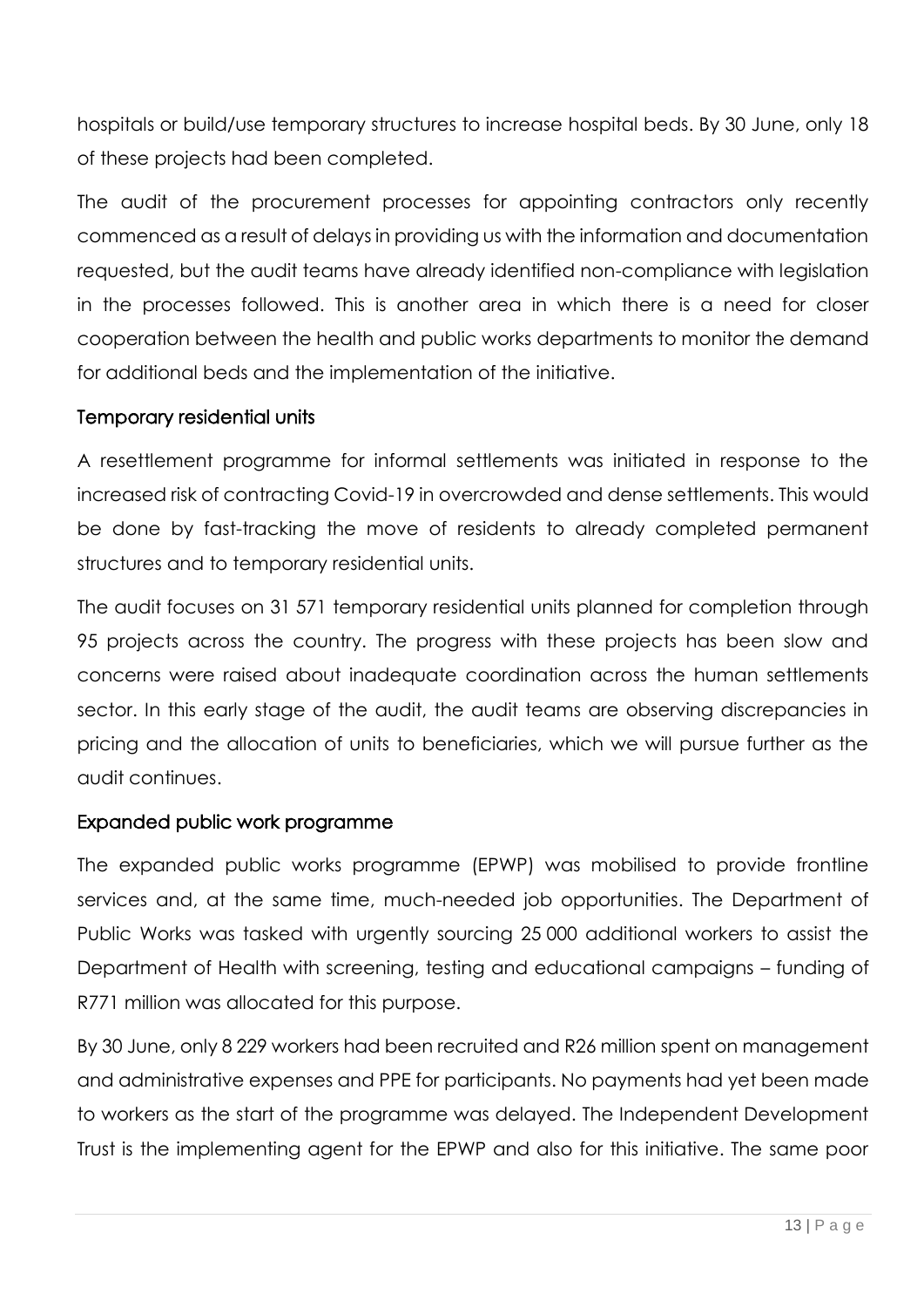record keeping and potential fraud risks are emerging as has been reported for a number of years with regard to the programme.

#### Local government

Local government is at the forefront of dealing with the response to the pandemic and the social and economic impact thereof. Funding was provided by the national government to support municipalities in providing emergency water supply, increased sanitation of public transport and facilities, food and shelter for the homeless as well as basic and community services.

At first R3,9 billion was provided through repurposing grants that municipalities already received for the 2019-20 financial year towards Covid-19 response, topped up by money from the municipal disaster relief fund. The fiscal relief package provided for a further R20 billion for municipal support in the form of an additional R9 billion in grants for Covid-19 response and a further R11 billion in equitable share payments.

The increase in equitable share will be paid out later in the year and is to provide community services as well as basic services to the additional households who lost their source of income and became indigent due to Covid-19. Audit work on the spending at municipal level will begin in October 2020 and will cover procedures to determine whether the money provided was used for its intended purpose and in compliance with the relevant legislation.

#### **Other**

The audit also focuses on community screening and testing in the health sector and frontline services by the Department of Defence. Audit work in these areas only started recently and will be reported on in upcoming reports.

## A call to leaders to use the report to improve governance systems

Makwetu says that "accounting officers and authorities were appreciative of the matters we reported to them and committed specific actions to prevent any recurrence and to deal appropriately with what has already transpired. However, some disagreed with our findings and others needed more time to consider the actions they need to take.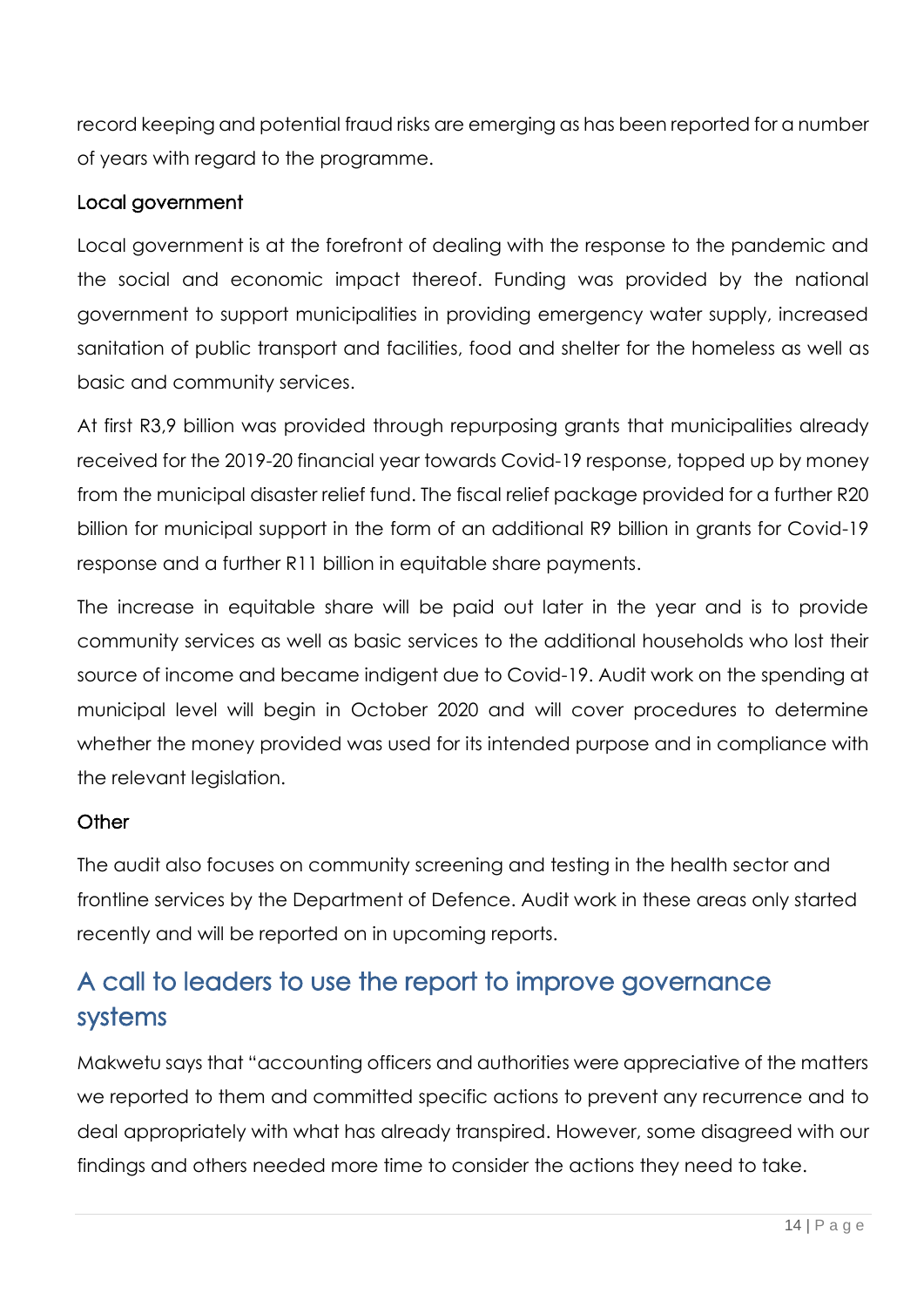We will report on the steps they took and whether it had a positive impact on the continuing implementation of the initiatives in our next special report."

He further confirmed that his audit teams have engaged with executive authorities to ensure that they are aware of the status of the Covid-19 initiatives for which they are responsible and any risks and concerns they should pay attention to.

Says Makwetu, "as can be observed from all the initiatives started this far, there are significant risks that point to internal deficiencies as well as the exposure to external risk on the funds. To date, less than half of the appropriated funds have been spent. This suggests that a heightened level of oversight will be required as more programmes are rolled out."

"We call on oversight structures to use this report to direct their oversight actions and call accounting officers and authorities as well as executive authorities to account for the implementation of the initiatives related to the pandemic and the management of the funds entrusted to them. This report should become the baseline for the interrogation by oversight on how the funds entrusted for the Covid-19 response were used."

Makwetu clearly indicated that the upcoming reports on the government's response to the pandemic will be a useful tool to monitor whether the control weaknesses which open up the funds for abuse are being closed and whether the instances where abuse already happened were appropriately dealt with.

## **Conclusion**

Makwetu urged all role players "to heed our call for a shift in thinking towards prevention. Designing and implementing controls that prevent fraud, errors and abuse are an investment that pays off when an institution is called upon to deal with a crisis as we are now experiencing. It is by far a better approach than having to deal with lengthy and costly investigations and a loss of resources and public confidence. Even in the midst of a crisis, transparency and accountability for government spending to the benefit of citizens cannot take a backseat".

Issued by: Auditor-General of South Africa Contact: Africa Boso • (012) 422 9880 • [Africab@agsa.co.za](mailto:Africab@agsa.co.za)